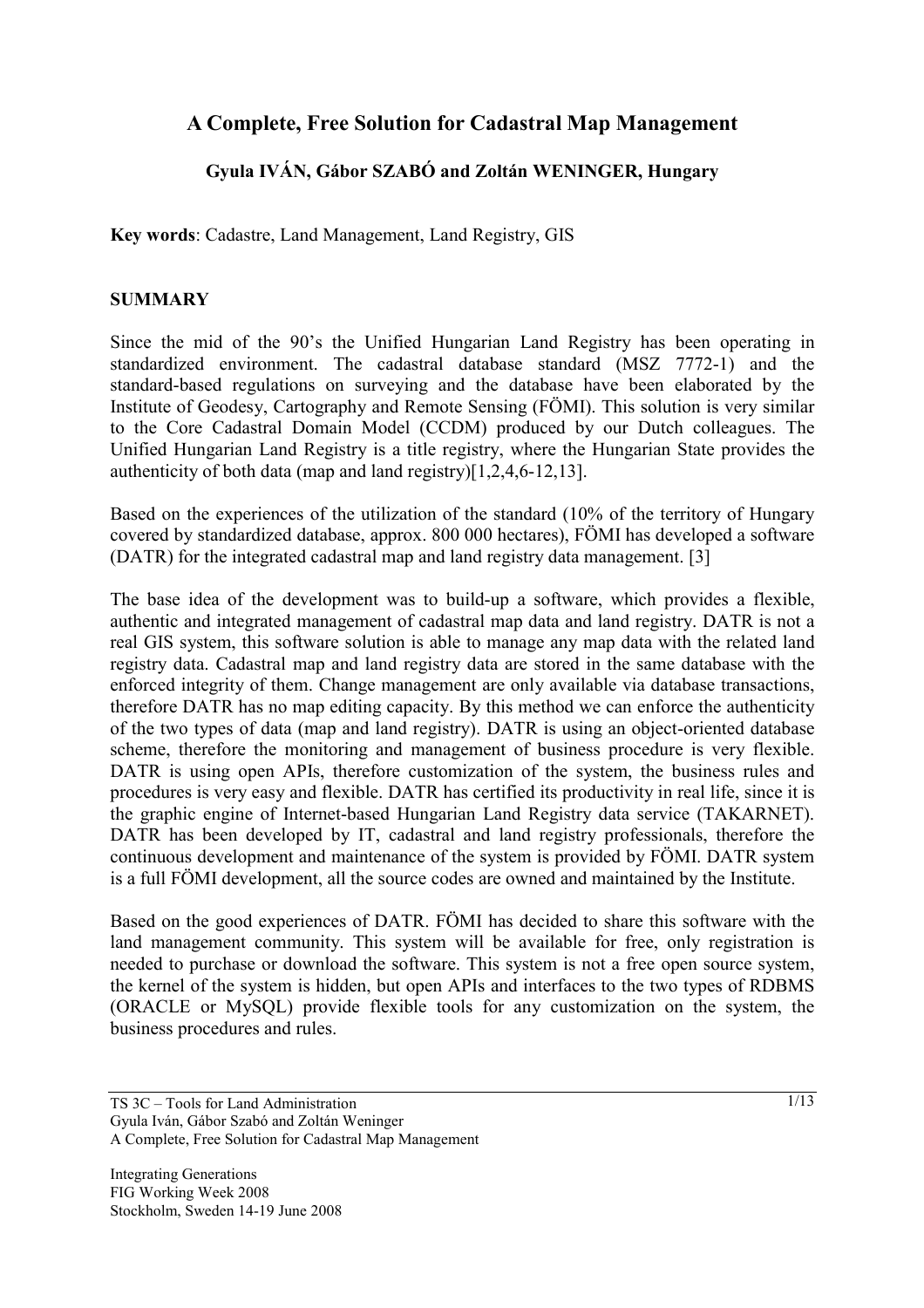# **A Complete, Free Solution for Cadastral Map Management**

# **Gyula IVÁN, Gábor SZABÓ and Zoltán WENINGER, Hungary**

# **1. INTRODUCTION**

In the mid of the 90's within the frame of Computerization Program of Land Offices the Hungarian Land Management Sector has developed the base information system for the Unified Land Registry, called TAKAROS. TAKAROS covers all the business procedure in the legal part of the Unified Land Registry (e.g. application registration, management of land records, data service, billing, posting etc.), but it does not manage the geometric part (cadastral maps).

Within the same project an intranet type network (TAKARNET) has been established, which connects all part of the Hungarian Land Management Sector (Ministry of Agriculture and Rural Developments, County and District Land Offices and the Institute of Geodesy, Cartography and Remote Sensing (FÖMI)), providing the communication and authentic data exchange among them. TAKARNET has provided an open access (via Internet) to the Land Offices' databases for registered users since 2003.

At the mid of the 90's digital (vector format) cadastral maps were available only for some part of Hungary, as the results of Land Compensation Program of Hungary. In order to increase digital cadastral map availability National Cadastral Program (NCP) has been established on the base of Digital Base Map Standard (MSZ 7772-1) and Digital Base Map Instructions developed by FÖMI. In the first phase of NCP 550 000 hectares has been covered by cadastral databases (5,5% of the whole territory of the country). In order to speed-up NCP two great projects has been established for the digitization of cadastral maps of Hungary (KÜVET for rural areas and BEVET for the built-up areas of the settlements). KÜVET project finished in 2005 and BEVET finished at the end of 2007. In BEVET project standardized cadastral databases has been produced for additional 300 000 hectares. This means approximately 9,5% of territory of Hungary is covered by standardized cadastral databases and for the rest 89,5% digitized cadastral maps are available. )[1,2,6-12].

A real integrated management of the legal and geometric part of the Unified Land Registry has been our main goal. Since there were no existing solutions for this problem, FÖMI has started the development of a Cadastral Map Management information system (DATR) for the real integration of the two parts. First version of the system has been introduced in 2005 for cadastral map services on TAKARNET network. Cadastral map service now is available for the entire country, the graphic engine of which is based on FÖMI's solution, DATR. [3]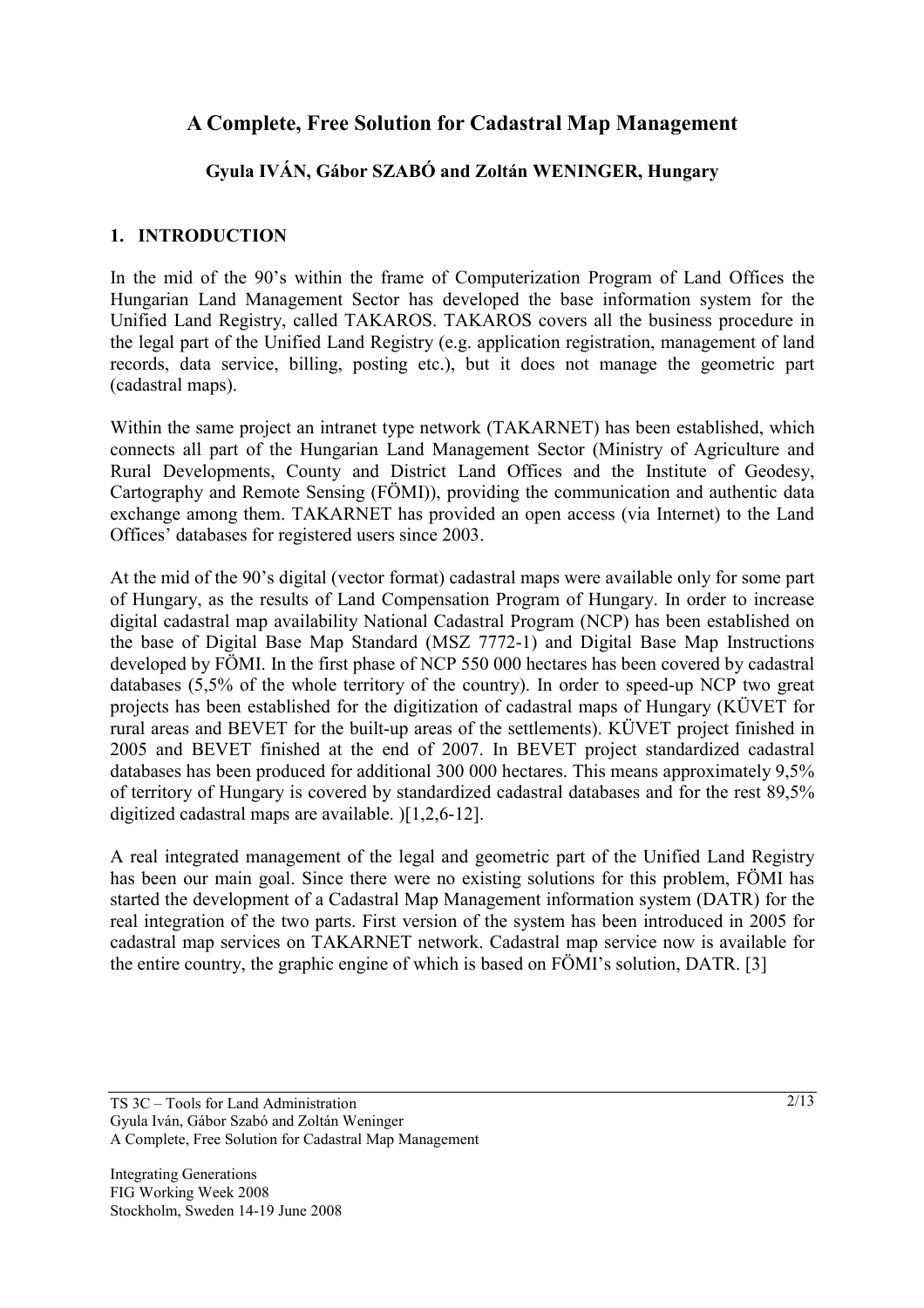# **2. DATR, FÖMI'S SOLUTION FOR CADASTRAL MAP MANAGEMENT**

The base principle of the Hungarian Unified Land Registry is that, the management of rights, restrictions and facts registered in land registry and the handling of geometric representation of them (cadastral maps) are integrated and commonly realized in 120 land offices. TAKAROS system covers all functionalities of the legal part of Unified Land Registry. It is an important fact, that the continuous development (patching) and customization of TAKAROS based on user requirements are the responsibility of FÖMI. All source codes of the system are available within FÖMI.

In order to really integrate the two parts (legal and geometric) of the Unified Land Registry FÖMI has defined the following principles and visions: [3, 14, 15]

DATR must map all the principles of Unified Land Registry,

DATR must be compatible with the requirements defined in Digital Base Map Standard and Instructions,

DATR must provide the authentic updating both the legal and geometric part of the unified registry,

DATR must be independent of any commercial GIS system,

− DATR must cover all business procedures related to cadastral maps at the district land offices,

− DATR's solutions must fit in with the existing information systems (TAKAROS).

Based on these principles and visions the development team of FÖMI has decided that the architecture and characteristics of the system should satisfy the next requirements:

- Total integration with TAKAROS system o In database structure, o In ability system, o In transactions, o In data service, o In system administration, • Uniform database structure: o One scheme, o Administration of changes, o Enforcing of database integrity, • Tracking of temporal changes: o Archiving, o Displaying any arbitrary status of cadastral map,
- o Updating in background procedure,
- Real-time queries via TAKARNET network:
- o Integrated search with the real property registry,
- o Real-time map generating,
- o Minimizing network weighting,
- Modular, self-calibrating architecture
- o All the functions are in modules,
- o Explicit and implicit communication among modules,
- o No client side configuration is needed to insert any new module,
- Easy extendable

A Complete, Free Solution for Cadastral Map Management

Integrating Generations FIG Working Week 2008 Stockholm, Sweden 14-19 June 2008

TS 3C – Tools for Land Administration

Gyula Iván, Gábor Szabó and Zoltán Weninger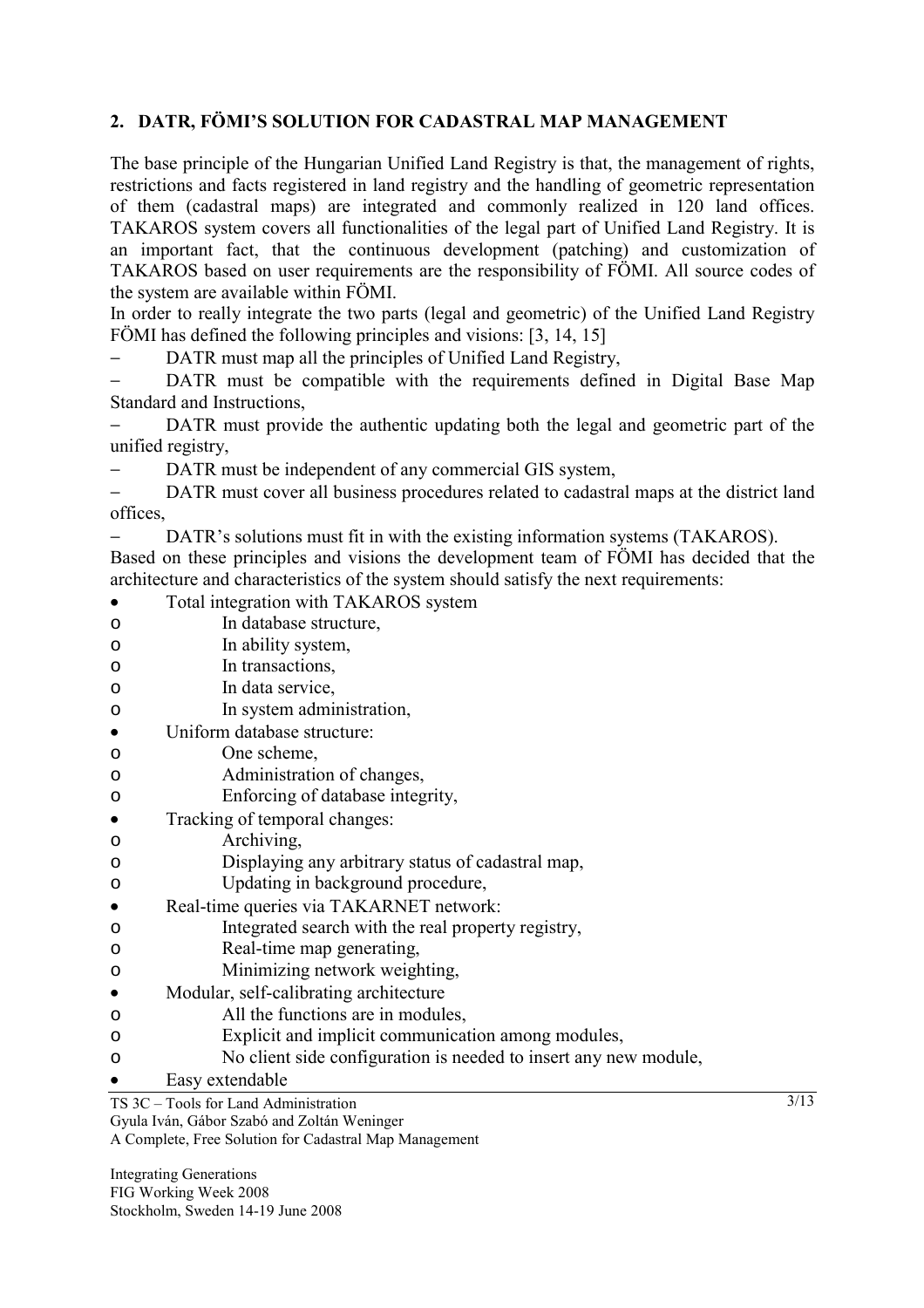- o Uniform calling interface and protocol
- o Usable base modules,
- o Opened module API
- Operation system and RDBMS
- o Windows NT 4.0 or Windows 2000 server and client,

o ORACLE v8.05 RDBMS or higher (because it is operating at the Land Offices, but the functions are compatible with the higher version ORACLE RDBMS too.)

# **2.1 Data model of DATR**

o

The core data model of DATR is very similar to the Land Administration Domain Model defined by our Dutch colleagues. ([4], [13]) The data model is adequate to execute, supply and monitor all the functions, constrains and procedures operated in the Hungarian Unified Real Estate Registry. The core data model of DATR is shown on Figure 1. [16, 17]





TS 3C – Tools for Land Administration Gyula Iván, Gábor Szabó and Zoltán Weninger A Complete, Free Solution for Cadastral Map Management

Integrating Generations FIG Working Week 2008 Stockholm, Sweden 14-19 June 2008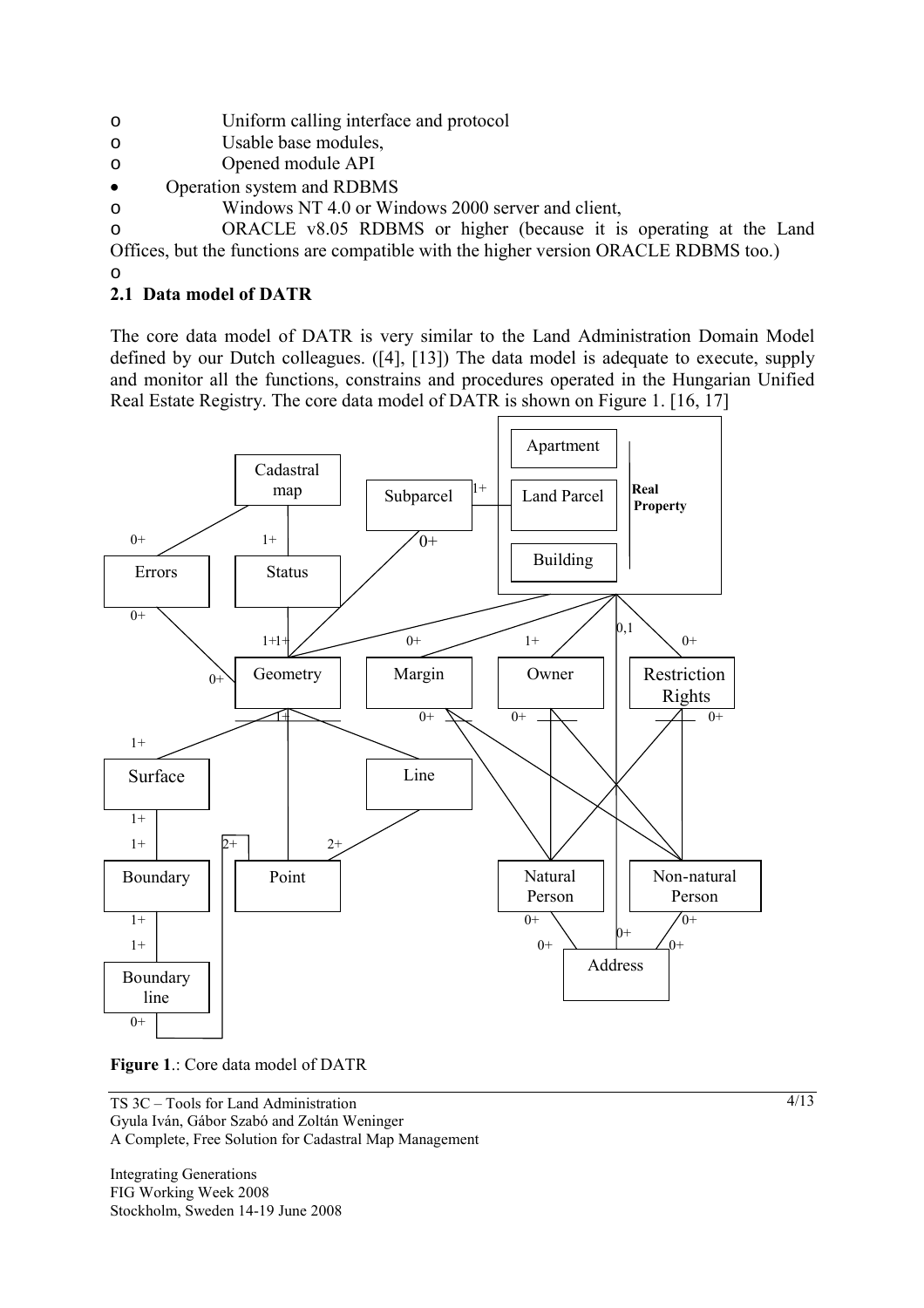As shown on Figure 1., there could be three types of real property: apartment, building and land parcel, but a real property must be one of them. In Hungarian land registry the apartments have no geometric representation, but the land parcels and buildings.

In the part of geometry an object can be point, line or surface type object. Therefore if a cadastral map object has no connection to the land registry (e.g. railroad), there is no relation between the land and the geometric tables (0+ indicates, that there are zero or more relations to the tables). Structuring of geometric tables is unambiguous.

Object called Margin has a very special role in the land registry. Margin provides the ordering principle of land registry. If the Land Office receives any application related to the real property, the Land Office must register it and Margin shows the flag of the application on real property. Of course there could be zero or more margins on the real property  $(0+)$ . The margin also register the person who made the application, therefore there is a link to the natural or non-natural person.

The role of the owner is unambiguous. One real property must have at least one owner  $(1+)$ , which could be a natural or non-natural person.

The real property can have an address or not  $(0+)$ .

There could be rights (e.g. easement, mortgage) and restrictions related to the real property. The Restriction object makes for this purpose. The Restriction can be connected to a person, too.

Each person (natural or non-natural) — who has any connection to the Land Office — is registered in the database with his address, too.

This core data model has been physically achieved in DATR system and is able to manage the cadastral map data and real property registry in an integrated way.

# **2.2. Real Property Transactions in DATR**

Real property transaction is one of the most important procedure in the Land Office's activity. Its legal and surveying relations must be handled very rigorously in an integrated cadastral system. The real property transaction in DATR contain the following steps (see Figure 2.):

- Application registration in order to map data service,
- Allocation of affected real properties,
- Generating of changing area,
- Data service for changing (both map and land registry),
- Closing the legal procedure (end of data service for changing),
- *Changing data in an other system (e.g. ARC/INFO),*
- Application registration for uploading map changing
- Uploading changed map data to the work map,
- Automatic and manual checking of changed data,
- Adding a reservation for map change in cadastral part,
- Closing the legal procedure (end of changed data uploading),
- Application registration for changing land registry,
- Transactions in land registry part,
- Adjudication and updating (legally valid map and real property),
- Closing the legal procedure.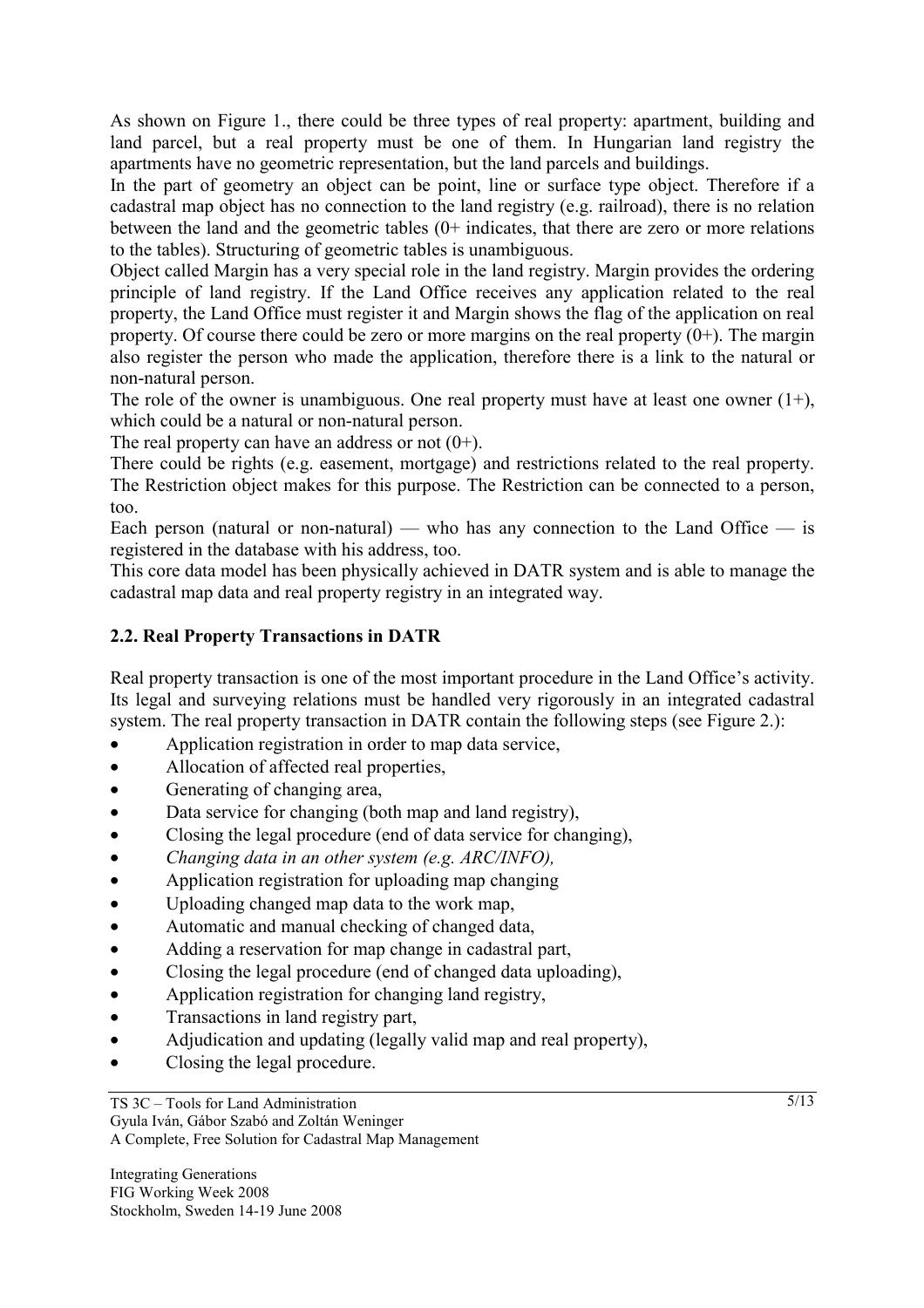

**Figure 2**.: Real property transaction in DATR

# **Application registration in order to map data service**

This procedure is carrying out by the application registration module of TAKAROS system

# **Allocation of affected real properties**

Allocation can be executed by three ways:

- Listing of lot numbers of parcels.
- Selection of real properties and other objects on the map,
- From the selection of the land registry.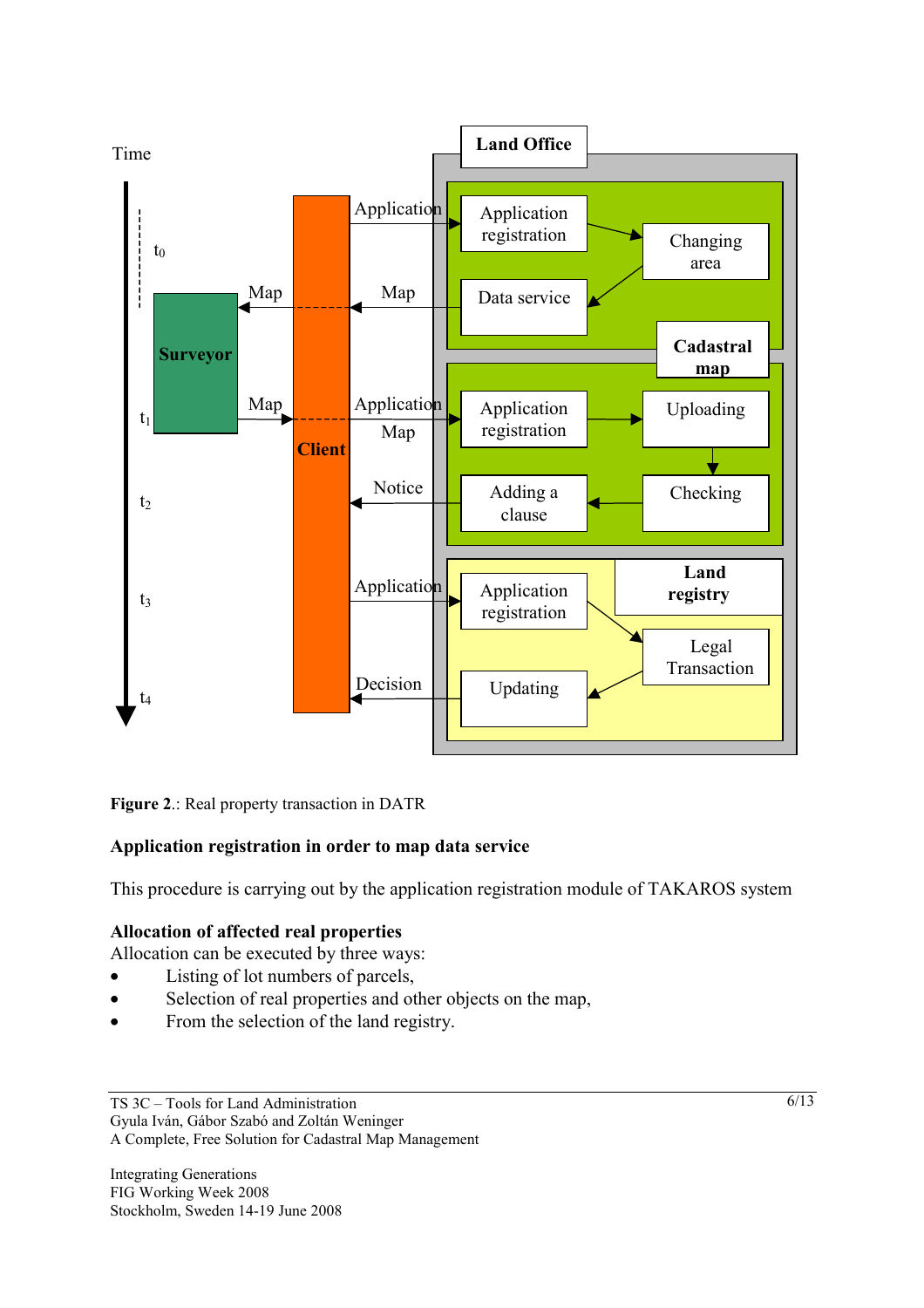# **Generating of changing area**

DATR generating changing area with the boundary of the area, land parcels and objects belongs to the land parcels and other objects within the changing area.

# **Data service for changing (map and real property)**

The client receives the map and real property registry data. Data service is available in different forms (e.g. ESRI SHAPE, DXF etc.).

# **Closing the legal procedure (end of data service for changing),**

### *Changing data in an other system (e.g. ARC/INFO),*

# **Application registration for uploading map changing**

It is the same as in the case of data service

#### **Uploading changed map data to the work map**

Work map is a distinct area of the database.

# **Automatic and manual checking of changed data**

Checking contains the following tasks:

- Formal and syntactical checking based on Cadastral Standard,
- Checking of inner consistency (e.g. links),
- Checking of geometrical consistency (e.g. topology),
- Temporal consistency checking (e.g. coincidence to the map data service),
- Checking of integrity (e.g. integrity with land registry).

# **Adding a clause**

During the addition of a clause the following procedures are executed:

- Objects of the changing area will be erased (only logically),
- The objects of the working map will be uploaded to the legally valid map (flagged with clause),
- The new real properties will be uploaded to the land registry (flagged as preliminary).

# **Closing legal procedure (end of changed data uploading)**

# **Application registration for changing real property registry**

It is the same as in the case of data service

# **Transactions in real property registry**

Legal checks are performed

# **Decision and updating (legally valid map and real property)**

This task finalizes the changes consistently both in cadastral and land registry database. In the case of the cadastral map it means:

- The erased objects will be deleted physically from the valid map,
- The clause-flagged objects will become legally valid.

TS 3C – Tools for Land Administration Gyula Iván, Gábor Szabó and Zoltán Weninger A Complete, Free Solution for Cadastral Map Management

Integrating Generations FIG Working Week 2008 Stockholm, Sweden 14-19 June 2008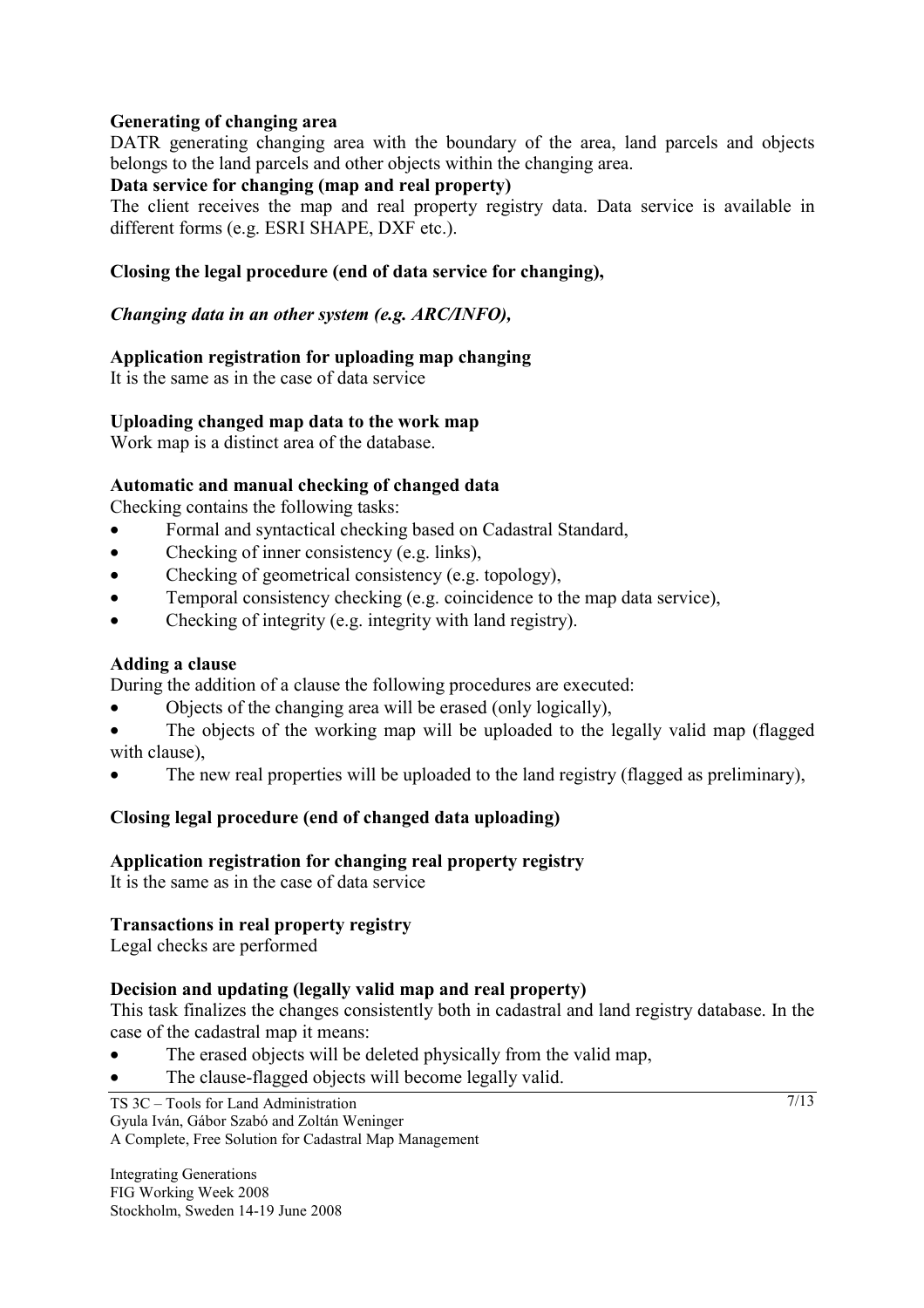#### **Closing the legal procedure**

It is important, that the client has a one year period applying land registry changes after the clause on map change. If the client does not apply land registry changes within this period, the map change (and the clause) will be cancelled [14].

#### **2.3. Architecture of DATR**

The architecture of DATR is shown on Figure 3.

TS 3C – Tools for Land Administration Gyula Iván, Gábor Szabó and Zoltán Weninger A Complete, Free Solution for Cadastral Map Management

Integrating Generations FIG Working Week 2008 Stockholm, Sweden 14-19 June 2008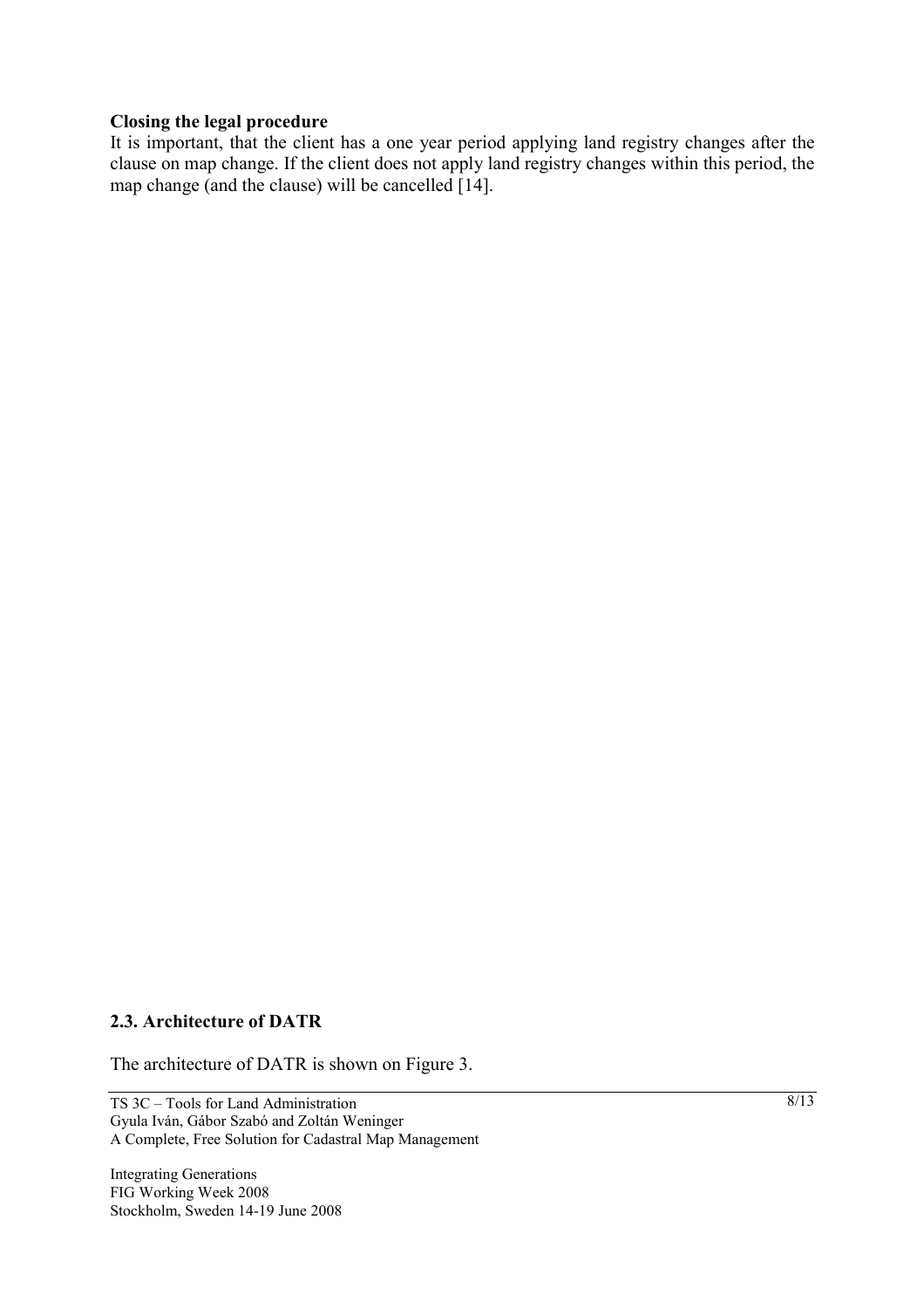

Integrating Generations Integrating Generations

Stockholm, Sweden 14-19 June 2008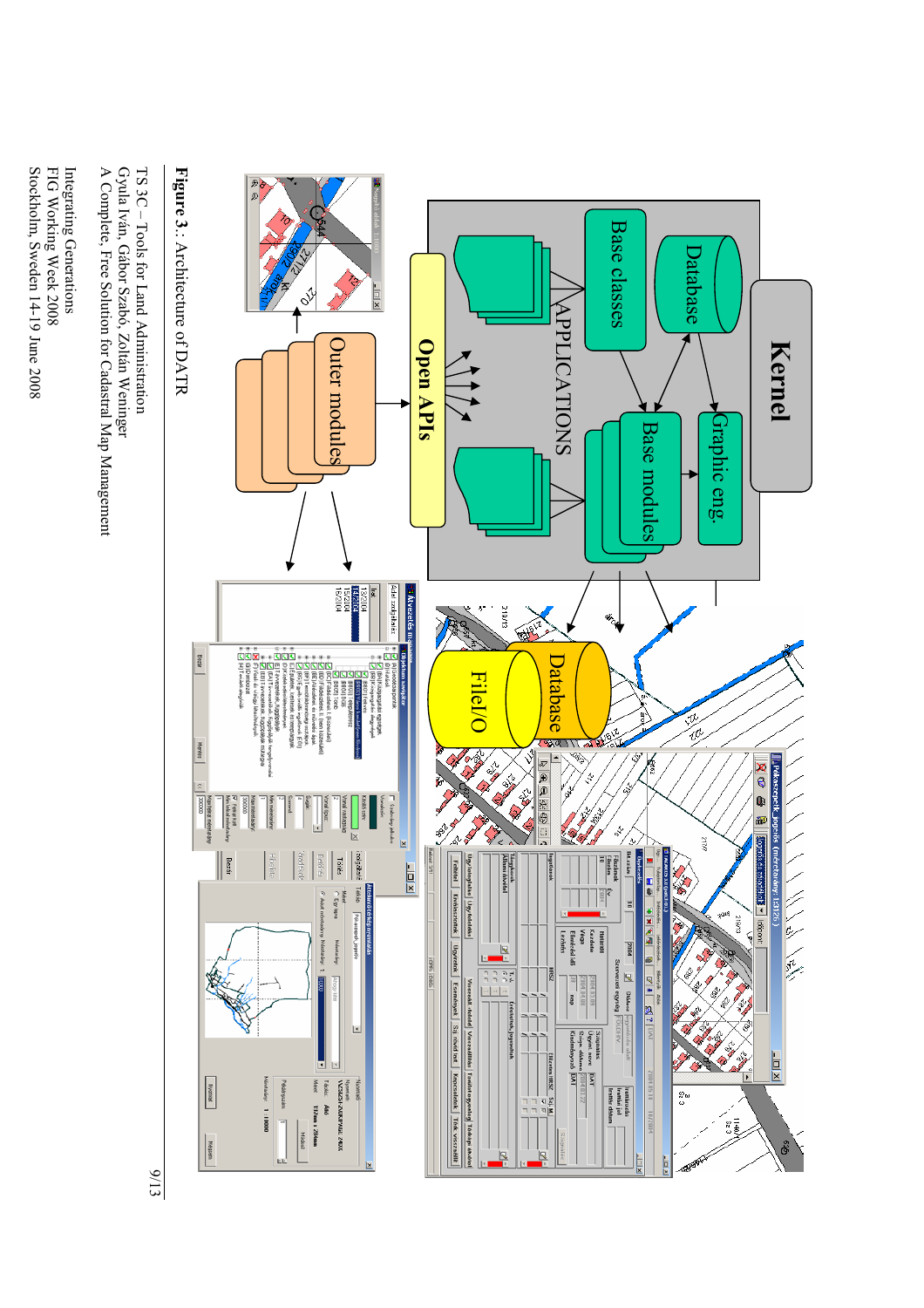As shown on Figure 3. DATR has a kernel, which contains the database itself, the base modules, the base classes and the graphic engine, the last being responsible for the graphic representation of map objects stored in the database. The source code of this part of the system is hidden from users, however with the help of open APIs they are able to code different applications for the system using the base classes and modules. Applications are the manifestation of modules for the users, which means user is able to handle module functionalities via applications. The outer modules are communicating with the kernel via open APIs. The base modules are responsible for external database connections and file inputoutput [3].

# **3. DATR, THE INTERNATIONAL VERSION**

As it was mentioned in last section on first stage DATR system has been customized to the Hungarian Unified Land Registry. The DATR system is managed flexibly, therefore FÖMI has decided to develop an international version of the system.

In the international version of DATR all modules and applications (including kernel) have a lingual description in XML format, which describes the lingual functionality of the module. Therefore each module can be customized into any languages including the graphic user interfaces.

With open API interface each module can be modified to any certain legal and technical environment.

The international version has two interfaces, one to ORACLE and the other to MySQL RDBMS. If client needs then interface can be developed to any other SQL based RDBMS.

The above-mentioned architecture and flexibility empowers DATR (with some customization) to use in any Land Administration system as a cadastral map management system. FÖMI as the part of Hungarian Land Administration is able to maintain this system in any environment both technically and professionally level, including professional guidance.

When the original abstract of this paper had been written it has seemed that FÖMI is able to publish the international version of DATR at FIG Working Week in Stockholm. However, the international version of DATR is not available yet, because at the beginning of February, 2008 FÖMI got a prompt and very positive development task from the Ministry of Agriculture and Rural Development, which fully engaged all development capacity of DATR. By the end of this year the software is expected to be published and freely downloadable from FÖMI's website free of charge, only registration needed.

# **4. CONCLUSIONS**

In this paper the authors wished to show the developments of FÖMI in Land Administration Domain. The Hungarian Unified Land Registry is a good example for the integrated land registry and cadastral map management. Cadastral map management system, DATR is an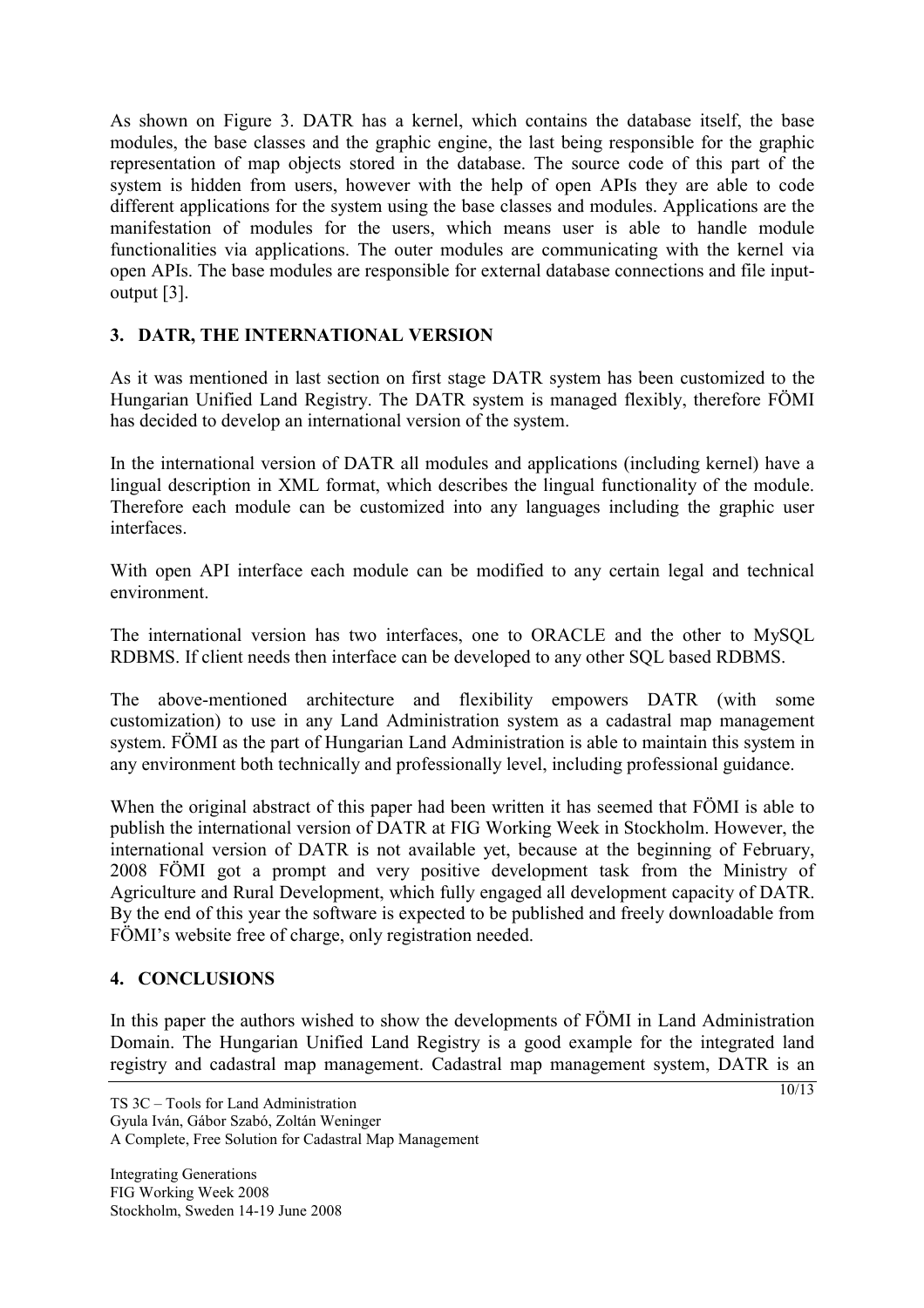object—oriented approach and a flexible solution for the authentic unified land registry management. To introduce the Land Administration community to this system, FÖMI is ready to publish DATR, as a freeware software. FÖMI's capacity both in IT and land administration professionals guarantees the long-term maintenance and support of the system. Customization of the international version of DATR is very easy via linguistic descriptions. With the help of open APIs interface anyone can customize the system into his legal and technical environment. Naturally FÖMI is ready to undertake the task of customization and/or professional guidance for the users of DATR, as well.

# **REFERENCES**

1. Digital Maps. Part 1: Digital Base Map. Conceptual Model. MSZ 7772-1. Hungarian Standardization Body, Budapest, Hungary, 1997.

2. DAT1., DAT2. Instruction system. Ministry of Agriculture and Rural Developments, Budapest, Hungary, 1997.

3. Szabolcs MIHÁLY — Zoltán WENINGER — Gábor SZABÓ — Gyula IVÁN:

Possible solutions for the mapping system of the District Land Offices. (In Hungarian) Meeting of Land Surveyors, 10-12 July, 2003., Debrecen, Hungary

4. Christian LEMMEN, Paul VAN DER MOLEN, Peter VAN OOSTEROM, Hendrik PLOEGER, Wilko QUAK, Jantien STOTER, Jaap ZEVENBERGEN: A modular standard for the Cadastral Domain. The 3rd ISDE: Digital Earth – Information Resources for Global Sustainability. Brno, Czech Republic, September 21-25, 2003.

5. Szabolcs MIHÁLY.: Description Directory and Standard for the Hungarian National Reference and Projection Systems. GIS/LIS'95, Proceedings, June 1995, Budapest, Hungary, Monography.

6. Szabolcs MIHÁLY: Digital base map standard and its utilization. (In Hungarian). Proceedings of the V. National Geoinformation Conference, September, 1995. Szolnok, Hungary.

7. The Future of Standardization in Europe, Francois SALGE (CEN/TC 287, MEGRIN Group of CERCO), Presented by Szabolcs MIHÁLY, FÖMI, Hungary, (MSzH/GIS-TC, MEGRIN Representation) (GISFEDL.DOC, GISLIS.DOC, GISLIS1.DOC, GISLIS2.DOC)

8. The hungarian GIS data transfer standard, I. NIKL-Sz. MIHÁLY-Á. PODOLCSÁK, R. BALDWIN, GIS/LIS '95, Central Europe, 12-16 June 1995, Budapest, Hungary

9. Standard for Hungarian Digital Base Map Conceptual Model, by Dr. Szabolcs MIHÁLY deputy director, Institute of Geodesy, Cartography and Remote Sensing, GIS/LIS '95, Central Europe, 12-16 June Budapest, Hungary

10. Standard for Hungarian Digital Base Map Conceptual Model, by Dr. Szabolcs MIHÁLY deputy director, CERCO, XVIIth Plenary Assembly, 25 September, 1995, Budapest, Hungary

11. GIS Standards in Hungary — Is Hungary Leading in Europe?, by Dr. Szabolcs MIHÁLY deputy director, Institute of Geodesy, Cartography and Remote Sensing, GIS/LIS '96, Central Europe, 10-14 June 1996, Budapest, Hungary

12. GIS Standards in Hungary, by Dr. Szabolcs MIHÁLY deputy director, Institute of Geodesy, Cartography and Remote Sensing, CERCO, General Assembley, 23-24 September 1996, Granada, Spain

Gyula Iván, Gábor Szabó, Zoltán Weninger A Complete, Free Solution for Cadastral Map Management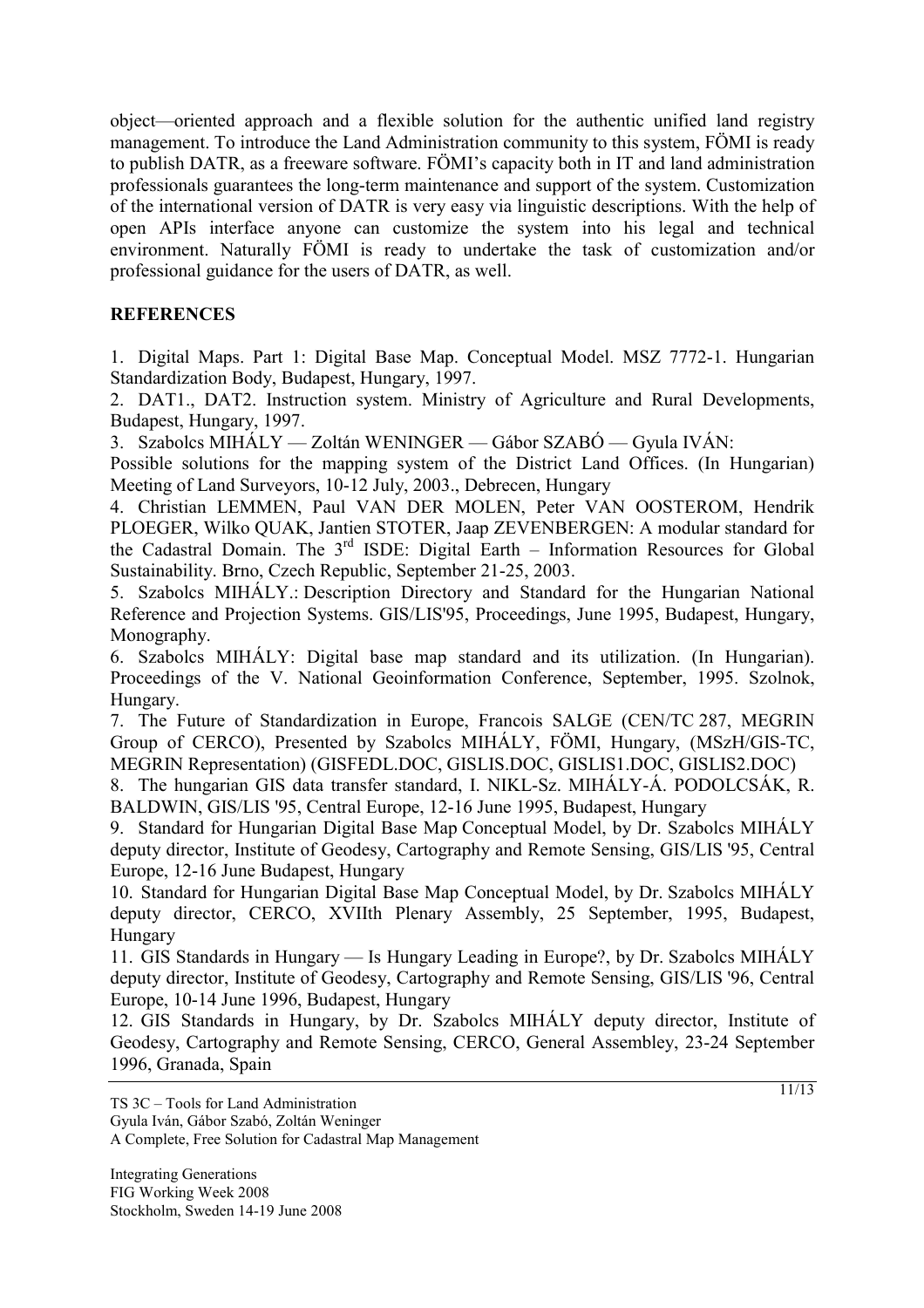13. Unconventional Approaches to Land Administration. A Point of view of Land Registrars and Land Surveyors. By Paul VAN DER MOLEN and Christiaan LEMMEN. Secure Land Tenure: New Legal Framework and Tools. FIG Comm. 7. pp. 173-179.

14. Gyula IVÁN — Gábor SZABÓ — Zoltán WENINGER: Object Oriented Unified Real Estate Registry for a Good Spatial Data Management. FIG Workshop on e-Governance, Knowledge Management and e-Learning, 27-29 April, 2006., Budapest, Hungary

15. Gyula IVÁN — Szabolcs MIHÁLY — Gábor SZABÓ — Zoltán WENINGER: Standards and new IT developments in Hungarian Cadastre. "Standardization in the Cadastral Domain". Joint workshop of "FIG Commission 7" and "COST Action G9", 9-10 December, 2004., Bamberg, Germany.

16. Gyula IVÁN — Gábor SZABÓ — Zoltán WENINGER: Expansion of Land Information Services in Hungarian Land Administration. Proceedings of "Shaping the Change" XXIII FIG Congress, Munich, Germany, October 8-13, 2006.

17. Gyula IVÁN — Gábor SZABÓ — Zoltán WENINGER: Integrated Land Information Services in Hungarian Land Administration. Proceeding of "Strategic Integration of Surveying Services", FIG Working Week, Hong Kong SAR, China, 13-17 May, 2007.

# **BIOGRAPHICAL NOTES**

**Gyula IVÁN (43):** has a degree in civil engineering (faculty of surveying and geodesy) from Technical University of Budapest, HUNGARY. He is currently the head of Department of Geoinformation Developments in the Centre for Land and Geoinformation Developments at FÖMI. He is a member of the Hungarian Association of Surveying, Mapping and Remote Sensing, and holds the secretary position of Geoinformation Department within the Association. He is a member of the Geoinformation Sub-committee of Committee of Geodetic Sciences at the Hungarian Academy of Sciences. He is the vice-chair of administration in FIG Commission 7 (Cadastre & Land Management).

**Gábor SZABÓ (37):** has a degree in coding and code planning mathematics from Roland Eötvös University of Budapest. He is currently the chief developer and system administrator of TAKARNET system. He has planned the structure of DATR system and chief coder and architect of the system.

**Zoltán WENINGER (51):** has a degree in mechanical engineering (faculty of system organizing). He is currently the head of Centre for Land and Geoinformation Developments and Operation at FÖMI. He has participated in the establishment of computer based land registry from the beginning. He is the leader of DATR project.

TS 3C – Tools for Land Administration Gyula Iván, Gábor Szabó, Zoltán Weninger A Complete, Free Solution for Cadastral Map Management